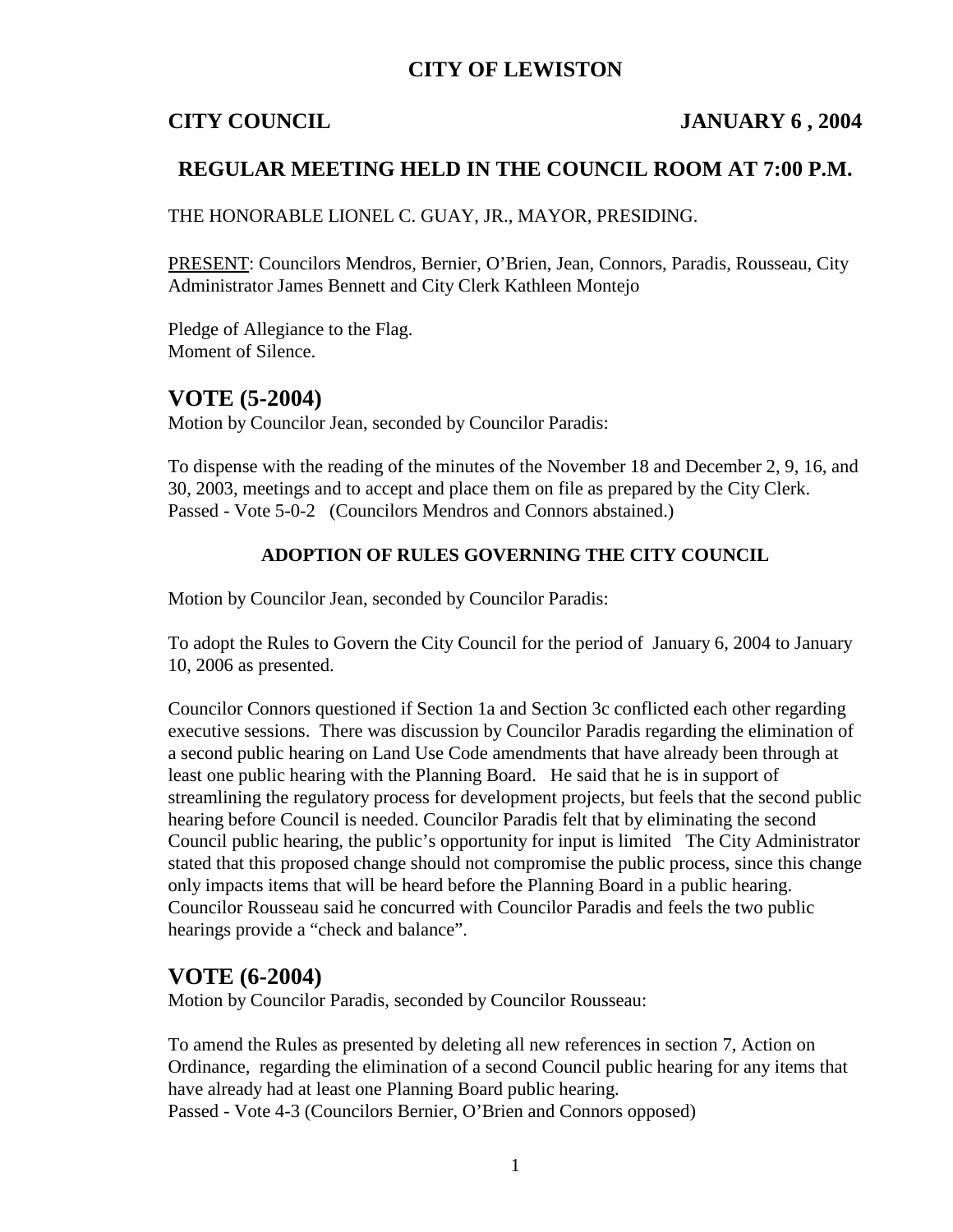# **VOTE (7-2004)**

Vote on original motion, as amended:

To adopt the Rules to Govern the City Council for the period of January 6, 2004 to January 10, 2006, and to use the same version of the Rules that were used by the 2002-2004 City Council. Passed - Vote 5-2 (Councilors Bernier and O'Brien opposed)

### **PUBLIC HEARING AND FIRST PASSAGE FOR AMENDMENT TO THE LIBRARY ORDINANCE**

Mayor Guay opened the public hearing. No members of the public spoke for or against this item. Mayor Guay then closed the hearing.

# **VOTE (8-2004)**

Motion by Councilor O'Brien, seconded by Councilor Jean:

That the proposed amendment to the City Code of Ordinances, Chapter 48 "Library", Article II "Board of Trustees", Section 48-21 (a), receive first passage by a roll call vote and that the public hearing on said ordinance be continued to the meeting of January 20, 2004 for final passage. Passed - Vote 7-0

## **PUBLIC HEARING AND FIRST PASSAGE FOR LAND USE CODE AMENDMENTS CONCERNING FRONTAGE**

Mayor Guay opened the public hearing. No members of the public spoke for or against this item. Mayor Guay then closed the hearing.

# **VOTE (9-2004)**

Motion by Councilor Connors, seconded by Councilor Jean:

That the proposed amendment to Appendix A, Article II "Definitions", Section 2, "Definitions", of the City Zoning and Land Use Code, receive first passage by a roll call vote and that the public hearing of said ordinance be continued to the meeting of January 20, 2004 for final passage. Passed - Vote 7-0

# **PUBLIC HEARING FOR LIQUOR LICENSE FOR CAMPUS CUISINE**

Mayor Guay opened the public hearing. No members of the public spoke for or against this item. Mayor Guay then closed the hearing.

# **VOTE (10-2004)**

Motion by Councilor Jean, seconded by Councilor Paradis :

To authorize the City Clerk's Office to approve the liquor license application for Campus Cuisine, 100 Campus Avenue. Passed - Vote 7-0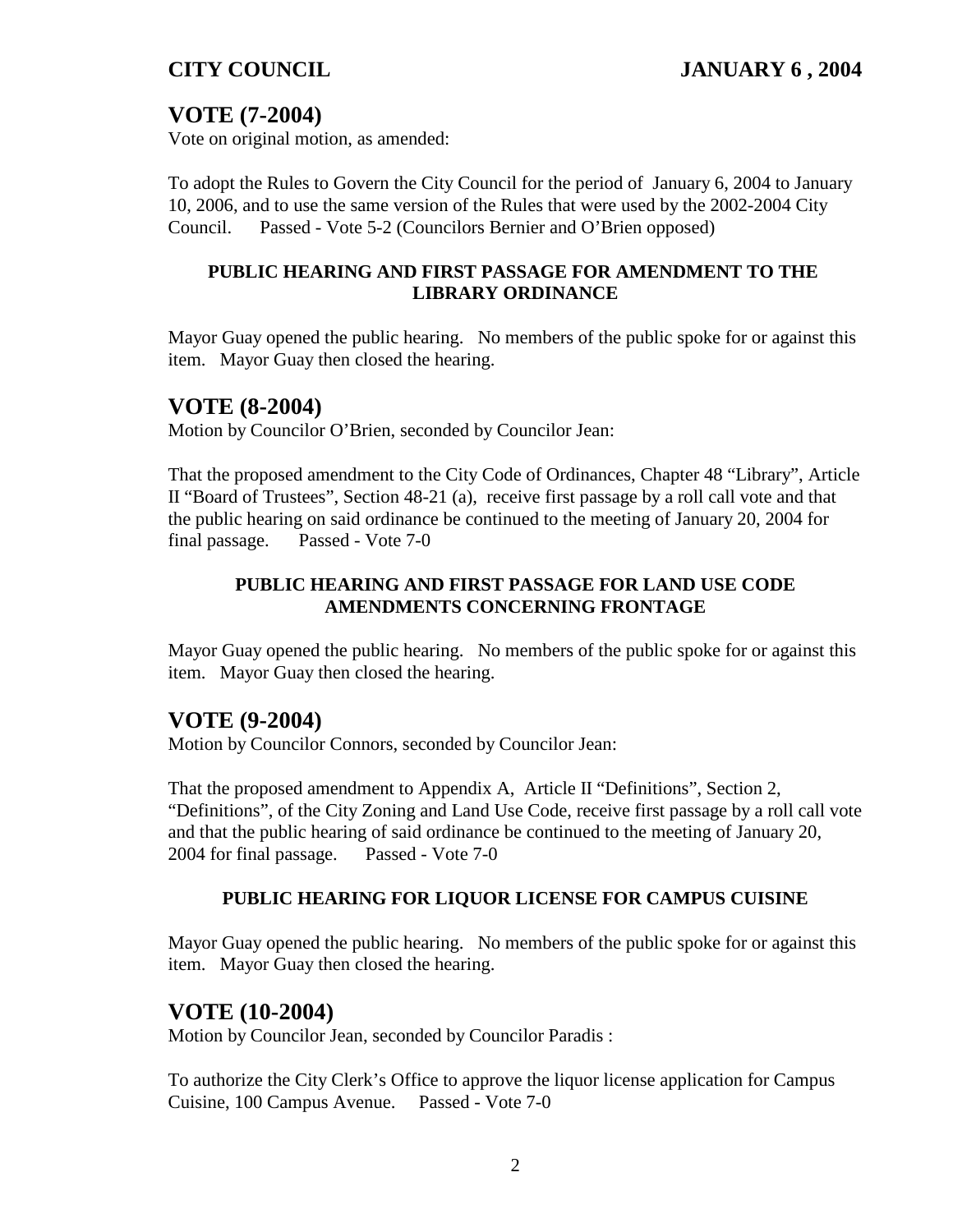### **ADOPTION OF COMMUNITY DEVELOPMENT BLOCK GRANT CITIZENS PARTICIPATION PLAN FOR FY2005**

# **VOTE (11-2004)**

Motion by Councilor O'Brien, seconded by Councilor Jean:

To approve the Citizens Participation Plan for the FY2005 Community Development Program, City Policy Manual Number 12, as recommended by the Economic and Community Development Department. Passed - Vote 7-0

### **AUTHORIZATION FOR REQUESTS TO HANG BANNERS ON CITY PROPERTY**

# **VOTE (12-2004)**

Motion by Councilor Jean, seconded by Councilor Mendros:

ORDERED, That the City Council hereby authorizes the City Administrator or an Assistant City Administrator to review and approve or deny all requests to hang banners on city property, on behalf of the Municipal Officers, during the period of January 6, 2004 through January 10, 2006. Passed - Vote 7-0

### **AUTHORIZATION TO APPROVE GAMES OF CHANCE**

# **VOTE (13-2004)**

Motion by Councilor Jean , seconded by Councilor Rousseau:

ORDERED, That the City Council hereby authorizes the City Clerk and/or Deputy City Clerk to approve and sign all applications to operate beano, bingo or other games of chance on behalf of the Municipal Officers, during the period January 6, 2004 through January 10, 2006. Passed - Vote 7-0

### **AUTHORIZATION TO APPROVE CARNIVAL AND CIRCUS PERMITS**

# **VOTE (14-2004)**

Motion by Councilor Jean, seconded by Councilor Rousseau:

ORDERED, That the City Council hereby authorizes the City Clerk and/or Deputy City Clerk to approve and sign all permits for a circus or carnival on behalf of the Municipal Officers, during the period January 6, 2004 through January 10, 2006. Passed - Vote 7-0

### **AUTHORIZATION TO APPROVE LIQUOR LICENSE RENEWAL PERMITS**

Councilor Paradis suggested that this item could be revisited in one year, citing a number of issues in the past few months with establishments with liquor licenses.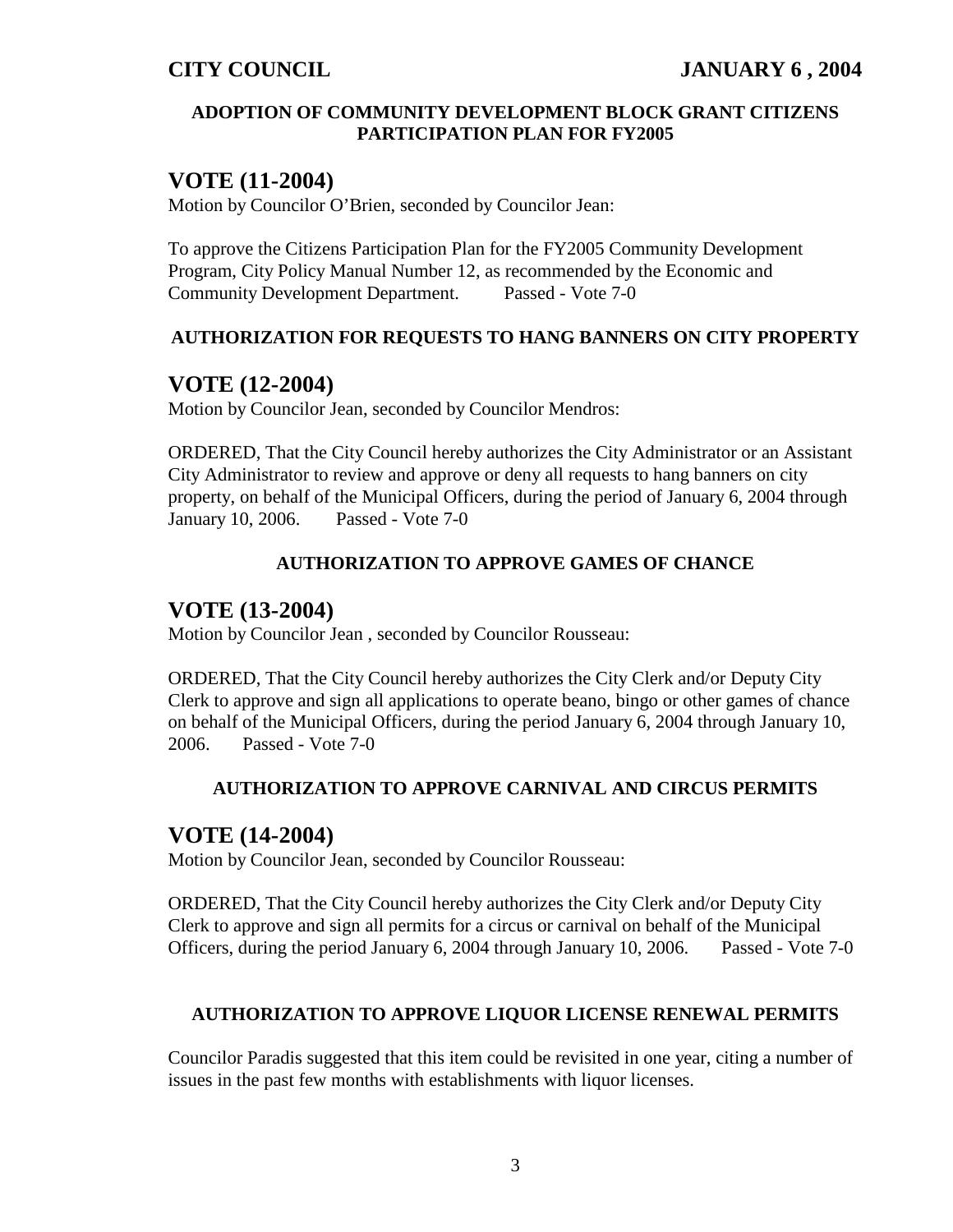# **VOTE (15-2004)**

Motion by Councilor Jean , seconded by Councilor Connors:

ORDERED, That the City Council hereby authorizes the City Clerk and/or Deputy City Clerk to sign all liquor license applications on behalf of the Municipal Officers, during the period January 6, 2004 through January 10, 2006. Passed - Vote 7-0

# **AUTHORIZATION TO APPROVE UTILITY POLE PERMITS**

# **VOTE (16-2004)**

Motion by Councilor Jean, seconded by Councilor Rousseau:

ORDERED, That the City Council hereby authorizes the City Clerk and/or Deputy City Clerk to approve and sign all applications for utility pole permits on behalf of the Municipal Officers, during the period January 6, 2004 through January 10, 2006. Passed - Vote 7-0

# **AUTHORIZATION TO APPROVE CLOSE OUT SALE PERMITS**

# **VOTE (17-2004)**

Motion by Councilor Jean, seconded by Councilor Paradis:

ORDERED, That the City Council hereby authorizes the City Clerk and/or Deputy City Clerk to approve and sign all licenses for close out sale permits on behalf of the Municipal Officers, during the period January 6, 2004 through January 10, 2006. Passed - Vote 7-0

### **AUTHORIZATION FOR FINANCE DIRECTOR TO ACT ON BEHALF OF MUNICIPAL OFFICERS**

# **VOTE (18-2004)**

Motion by Councilor Connors, seconded by Councilor Jean:

ORDERED, That the City Council hereby authorizes the Finance Director, Tax Collector or Deputy Treasurer to withhold monies payable by the City of Lewiston to cover taxes due pursuant to MRSA Title 30-A, section 905; to sign on behalf of the City, the necessary deeds and liens and tax settlements; and to invest funds in accordance with Maine Revised Statutes Annotated, Title 30-A, Section 5706, during the period January 6, 2004 through January 10, 2006. Passed - Vote 7-0

# **AUTHORIZATION TO ACCEPT TRANSFER OF FORFEITURE FUNDS**

# **VOTE (19-2004)**

Motion by Councilor Jean , seconded by Councilor Paradis:

That pursuant to Title 15, Maine Revised Statutes Annotated, Section 5824(3) and Section 5822(4)(A), the City Council hereby acknowledges and approves of the transfer of thirty percent (30%) of the proceeds from the sale of a 1999 Acura 2.3 CL, or any portion thereof,